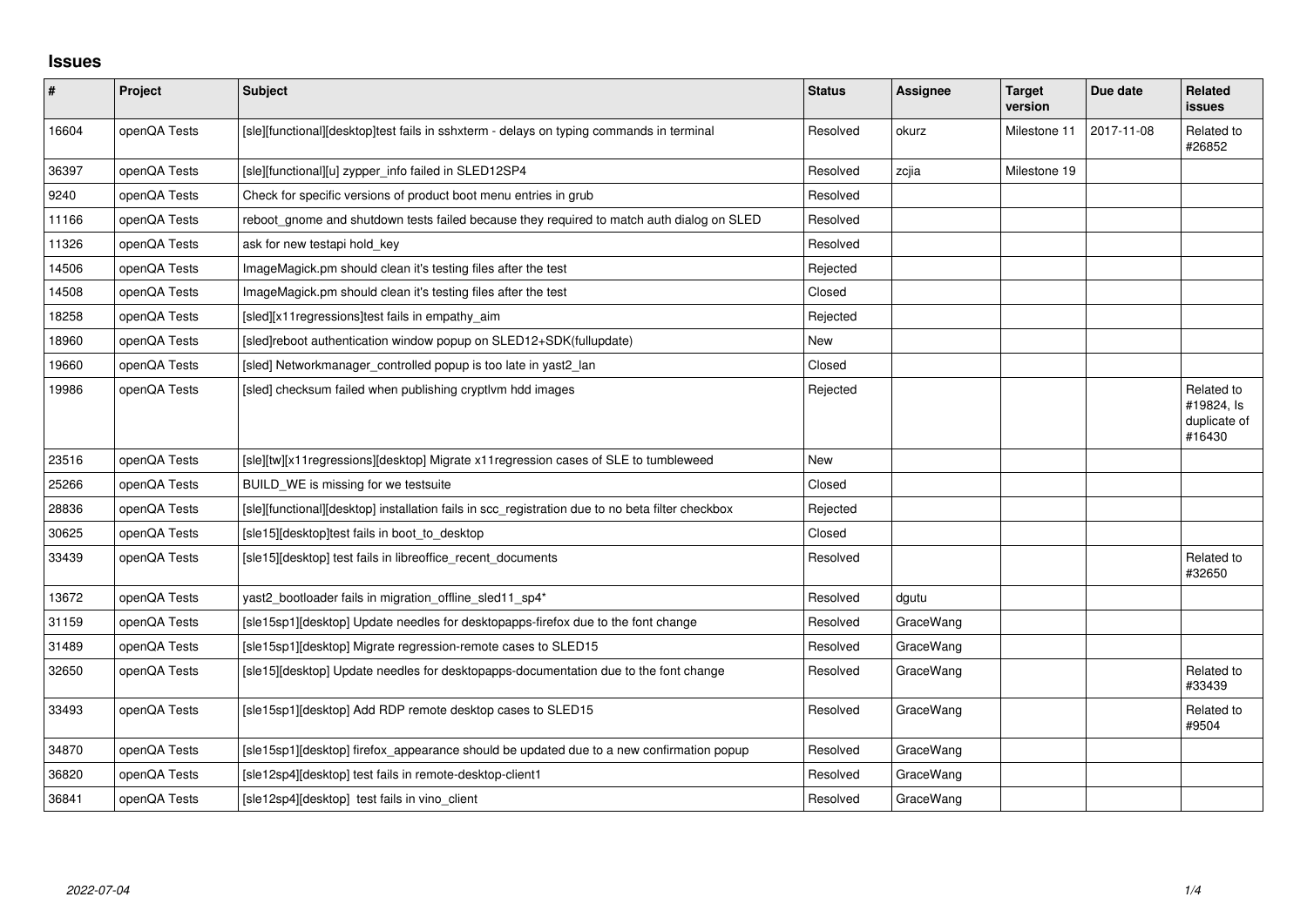| #     | Project      | <b>Subject</b>                                                                           | <b>Status</b> | <b>Assignee</b> | <b>Target</b><br>version | Due date   | Related<br><b>issues</b>                                                       |
|-------|--------------|------------------------------------------------------------------------------------------|---------------|-----------------|--------------------------|------------|--------------------------------------------------------------------------------|
| 19658 | openQA Tests | [sled][sles][functional][qam] test fails in power_action('poweroff')                     | Resolved      | michalnowak     |                          |            | Has<br>duplicate<br>#19662,<br><b>Blocks</b><br>#19664,<br>Copied to<br>#19880 |
| 17270 | openQA Tests | test fails in sshd, ssh cleanup, sshxterm                                                | Resolved      | okurz           |                          |            |                                                                                |
| 25992 | openQA Tests | [sle][functional][sle15][desktop] The shutdown-auth is not expected in sled15            | Resolved      | okurz           |                          | 2017-11-08 |                                                                                |
| 26952 | openQA Tests | [sle15][functional][desktop] Enable Desktop Productivity Module for SLE15                | Resolved      | okurz           |                          |            |                                                                                |
| 30622 | openQA Tests | [sle15][desktop]test fails in change_password and gnome_classic_switch                   | Resolved      | okurz           |                          |            |                                                                                |
| 11132 | openQA Tests | needle and script need improve for 3 shotwell cases                                      | Resolved      | qkzhu           |                          |            |                                                                                |
| 11158 | openQA Tests | needles need imprve for evolution_mail_ews firefox_urlsprotocols                         | Resolved      | qkzhu           |                          |            |                                                                                |
| 11168 | openQA Tests | sled textmode test loads yast2_nfs_server                                                | Resolved      | qkzhu           |                          |            |                                                                                |
| 12996 | openQA Tests | Needles need update for two pidgin cases in x11 regression_message                       | Resolved      | qkzhu           |                          |            |                                                                                |
| 13006 | openQA Tests | Needles need update for 7 gnote cases and 2 evince cases in x11 regression_documentation | Resolved      | qkzhu           |                          |            |                                                                                |
| 13116 | openQA Tests | SLED "regression": two empathy tests are broken                                          | Closed        | qkzhu           |                          |            |                                                                                |
| 11324 | openQA Tests | script or needles need improve for yast2 snapper - migration offline sled12sp1 sdk       | Resolved      | qkzhu           |                          |            |                                                                                |
| 13118 | openQA Tests | SLED "regression": all evolution tests are broken                                        | Resolved      | qkzhu           |                          |            |                                                                                |
| 13120 | openQA Tests | SLED "regression": a lot of libreoffice tests are broken                                 | Resolved      | qkzhu           |                          |            |                                                                                |
| 13642 | openQA Tests | libreoffice recent documents need improvement                                            | Resolved      | qkzhu           |                          |            |                                                                                |
| 13944 | openQA Tests | gnome_classic_switch needs update                                                        | Closed        | qkzhu           |                          |            |                                                                                |
| 13946 | openQA Tests | firefox_emaillink needs update for SLED12SP2                                             | Resolved      | qkzhu           |                          |            |                                                                                |
| 13968 | openQA Tests | change_password <i>Ifails</i> at the passwd changing step                                | Closed        | qkzhu           |                          |            |                                                                                |
| 13970 | openQA Tests | application_starts_on_login needles are not accurate                                     | Closed        | qkzhu           |                          |            |                                                                                |
| 14858 | openQA Tests | shortcut of libreoffice_pyuno_bridge has changed                                         | Resolved      | qkzhu           |                          |            |                                                                                |
| 15462 | openQA Tests | we should workaround for bsc#1013208 in consoletest_setup textmode+proxy_SCC@uefi        | Closed        | qkzhu           |                          |            |                                                                                |
| 15506 | openQA Tests | firefox_pagesaving needs update                                                          | Resolved      | qkzhu           |                          |            |                                                                                |
| 15508 | openQA Tests | firefox_emaillink needs update                                                           | Resolved      | qkzhu           |                          |            |                                                                                |
| 16638 | openQA Tests | [sles][sled][functional][migration] test fails in wireshark                              | Resolved      | qkzhu           |                          |            | Has<br>duplicate<br>#18260                                                     |
| 17894 | openQA Tests | Add testsuits for migration offline sled12sp2*                                           | Resolved      | qkzhu           |                          |            |                                                                                |
| 18410 | openQA Tests | [qam][x11 regressions] Close libreoffice test file timely                                | Resolved      | qkzhu           |                          |            |                                                                                |
| 18626 | openQA Tests | [sled][x11regressions] test fails in empathy_irc                                         | Resolved      | qkzhu           |                          |            |                                                                                |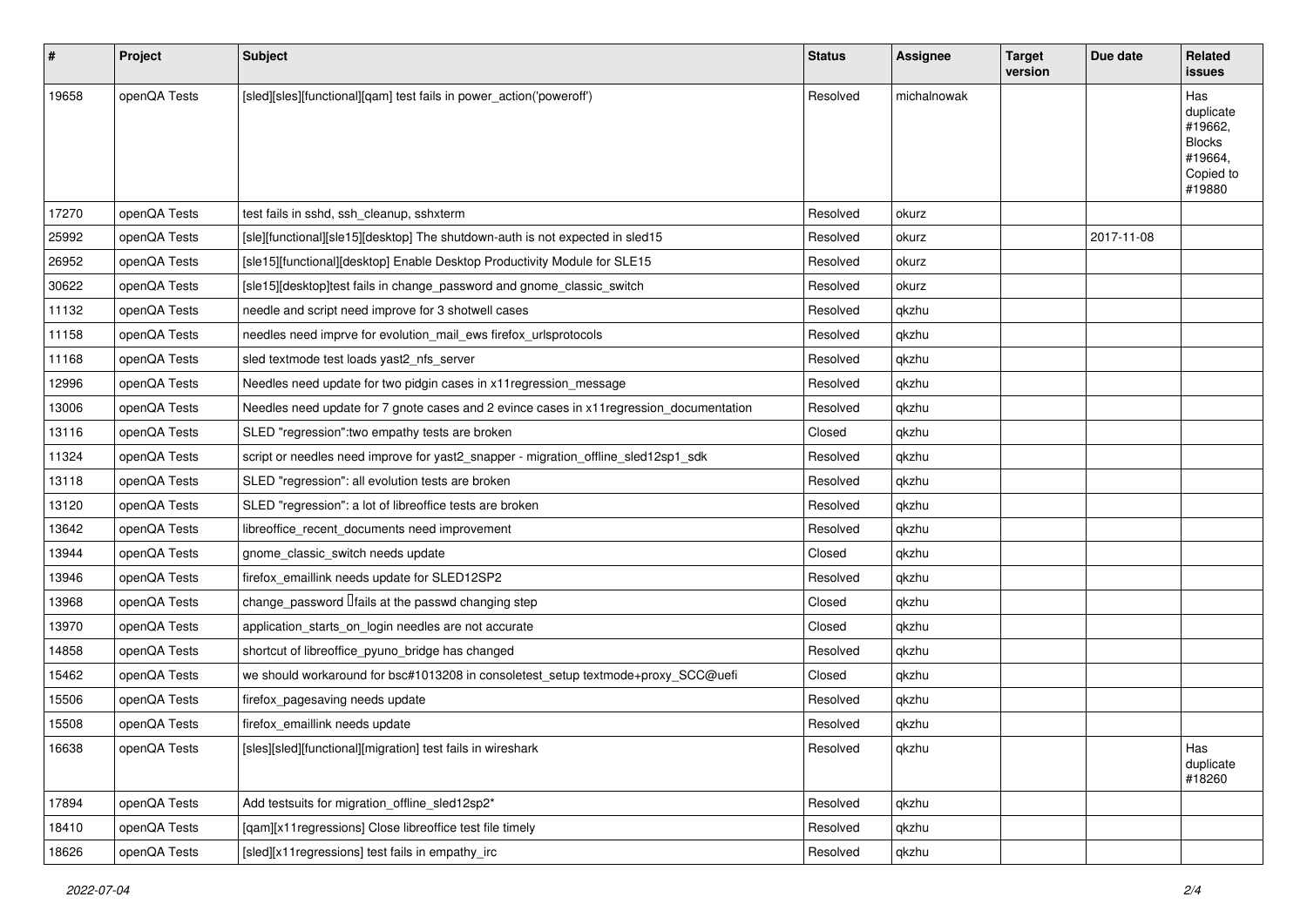| $\sharp$ | Project      | <b>Subject</b>                                                                                                             | <b>Status</b> | <b>Assignee</b> | <b>Target</b><br>version | Due date | Related<br><b>issues</b>                                               |
|----------|--------------|----------------------------------------------------------------------------------------------------------------------------|---------------|-----------------|--------------------------|----------|------------------------------------------------------------------------|
| 23518    | openQA Tests | [sle][tw][x11regressions] Add testsuit of regression-installation to tumbleweed                                            | Closed        | qkzhu           |                          |          |                                                                        |
| 23840    | openQA Tests | [sle][gam][x11regressions] gam-regression-documentation can't be started due to a void test flags in<br>gnote_first_run.pm | Resolved      | qkzhu           |                          |          |                                                                        |
| 27062    | openQA Tests | [sle][functional][sle15][desktop] Add new QEMUVGA types for Wayland testing                                                | Resolved      | qkzhu           |                          |          | Related to<br>#15496,<br>Related to<br>#21786,<br>Related to<br>#53339 |
| 27166    | openQA Tests | [sle15][desktop] Migrate regression-gnome cases to SLED15                                                                  | Resolved      | qkzhu           |                          |          |                                                                        |
| 27229    | openQA Tests | [sle15][desktop] Migrate regression-other cases to SLED15                                                                  | Resolved      | qkzhu           |                          |          |                                                                        |
| 28240    | openQA Tests | [sle15][desktop] workaround: switch SLE-Classic to GNOME Shell before fate#324384 is done                                  | Resolved      | qkzhu           |                          |          |                                                                        |
| 28597    | openQA Tests | [sle15][desktop] A redundant send_key 'ret' in sled15_workarounds                                                          | Resolved      | qkzhu           |                          |          |                                                                        |
| 29862    | openQA Tests | Update the test file of tracker_by_command                                                                                 | Resolved      | qkzhu           |                          |          |                                                                        |
| 30156    | openQA Tests | [sle15][desktop]test fails in nautilus_permission                                                                          | Resolved      | qkzhu           |                          |          |                                                                        |
| 30661    | openQA Tests | [sle15][desktop] Migrate regression-firefox cases to SLED15                                                                | Resolved      | qkzhu           |                          |          |                                                                        |
| 31048    | openQA Tests | [sle15][desktop] test fails in firefox_smoke due to performance issue                                                      | Resolved      | qkzhu           |                          |          |                                                                        |
| 33349    | openQA Tests | [sle15][desktop] split testsuite desktopapps-firefox into two testsuites                                                   | Resolved      | qkzhu           |                          |          |                                                                        |
| 33484    | openQA Tests | [desktop]handle_login should be updated for the scenario of first login                                                    | Resolved      | qkzhu           |                          |          |                                                                        |
| 34231    | openQA Tests | [sle][functional][desktop] Add a create_hdd_* testsuite for SLES+WE                                                        | Resolved      | qkzhu           |                          |          |                                                                        |
| 34612    | openQA Tests | [sle15][desktop] Rename all wayland related testsuites                                                                     | Resolved      | qkzhu           |                          |          |                                                                        |
| 34615    | openQA Tests | [sle15][desktop] Migrate all wayland testsuites to SLES+WE by<br>START_AFTER_TEST=create_hdd_gnome+we                      | Resolved      | qkzhu           |                          |          |                                                                        |
| 35197    | openQA Tests | [sle][functional] test fails in scc_registration sub register_addons                                                       | Resolved      | qkzhu           |                          |          |                                                                        |
| 36433    | openQA Tests | [sle12sp4][desktop] remote desktop test of SLED12SP4 fails in login                                                        | Resolved      | qkzhu           |                          |          |                                                                        |
| 18344    | openQA Tests | [sled][functional] test fails in remote_vnc_controller_sled boot_to_desktop                                                | Resolved      | RBrownSUSE      |                          |          |                                                                        |
| 27502    | openQA Tests | Upgrade x86_64 workers to QEMU 2.9.* or later for Wayland testing of SLED15                                                | Resolved      | szarate         |                          |          | Related to<br>#21786,<br>Blocked by<br>#25688                          |
| 17268    | openQA Tests | [sled][migration] test fails in zypper_lifecycle expected: '/ImageMagick-\S+\s+2019-10-30' but got<br>2024-10-30           | Rejected      | tinawang123     |                          |          |                                                                        |
| 15374    | openQA Tests | subroutine java_testing of firefox_java.pm should be updated                                                               | Resolved      | vsvecova        |                          |          | Has<br>duplicate<br>#17292                                             |
| 19580    | openQA Tests | [sle15sp1][desktop] Add a gdm case to allow user to set a password when they next login                                    | Rejected      | yfjiang         |                          |          |                                                                        |
| 33694    | openQA Tests | [sle15sp1][desktop] Add tests to check if Wayland is running or not                                                        | New           | zcjia           |                          |          |                                                                        |